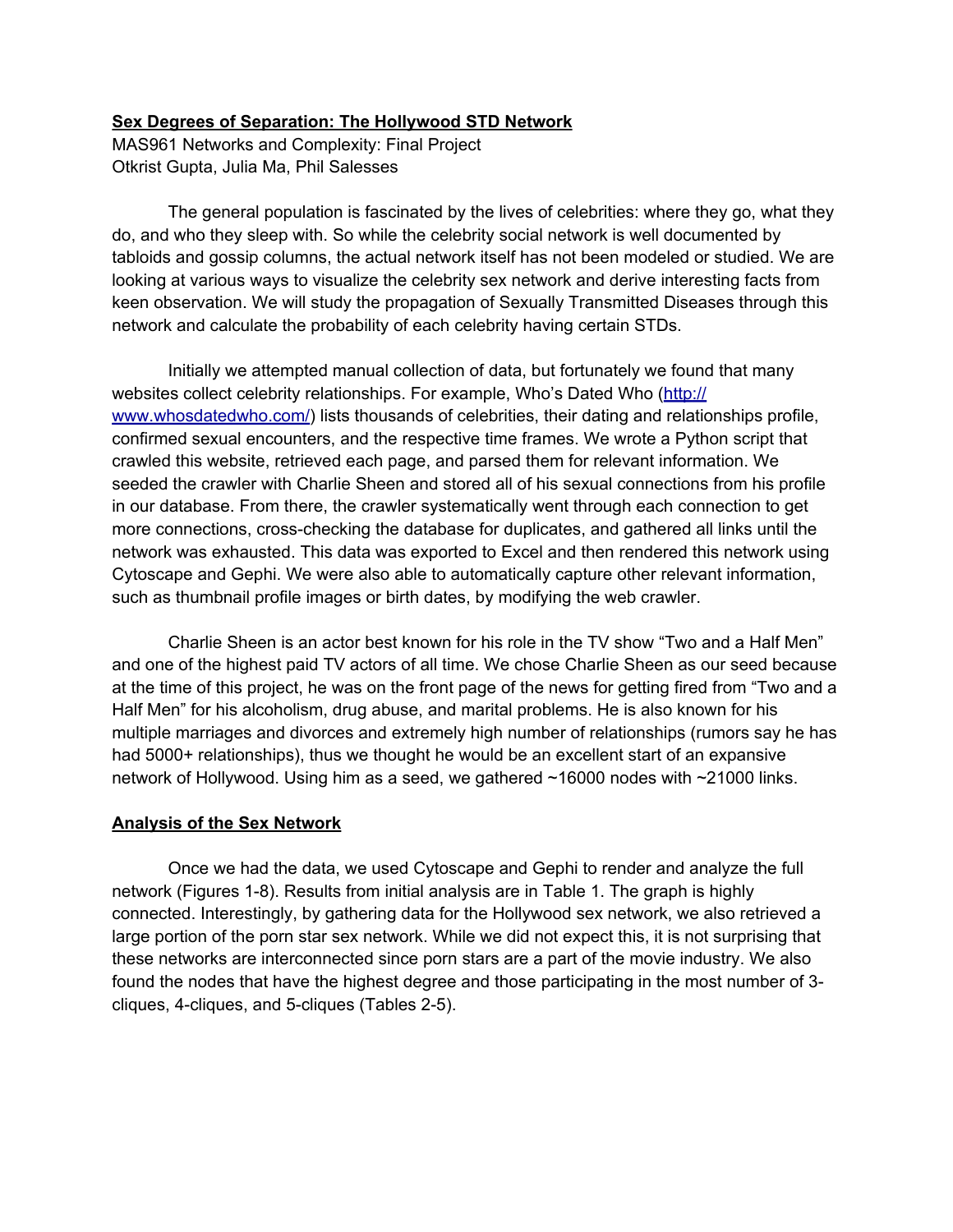| Number of nodes (using Charlie Sheen as the<br>seed)             | 15991                         |
|------------------------------------------------------------------|-------------------------------|
| Number of links                                                  | 21482                         |
| Highest degree node                                              | Rocco Siffredi with 114 links |
| Average path length                                              | 8.833                         |
| Average number of neighbors (average)<br>number of sex partners) | 2.687                         |
| Number of partner swap motifs (4-cycle)                          | 13733                         |

Table 1. Results from initial analysis of full network.



Figure 1. Graph showing the number of neighbors vs the average clustering coefficient. The higher the clustering coefficient, the more likely the nodes are to cluster together and become cliques. We expect the clustering coefficients to be higher than a random graph since people in the acting industry who have acted together in one movie are likely to act together in more movies. (This is just from observation. For example, movies with sequels tend to use the same actors and some movie directors frequently use the same actors, like Tim Burton with Johnny Depp.). In this graph, we see that there are a few nodes that, regardless of degree, are extremely clustering and some that are extremely non-clustering, while the majority average around 0.01 clustering coefficient.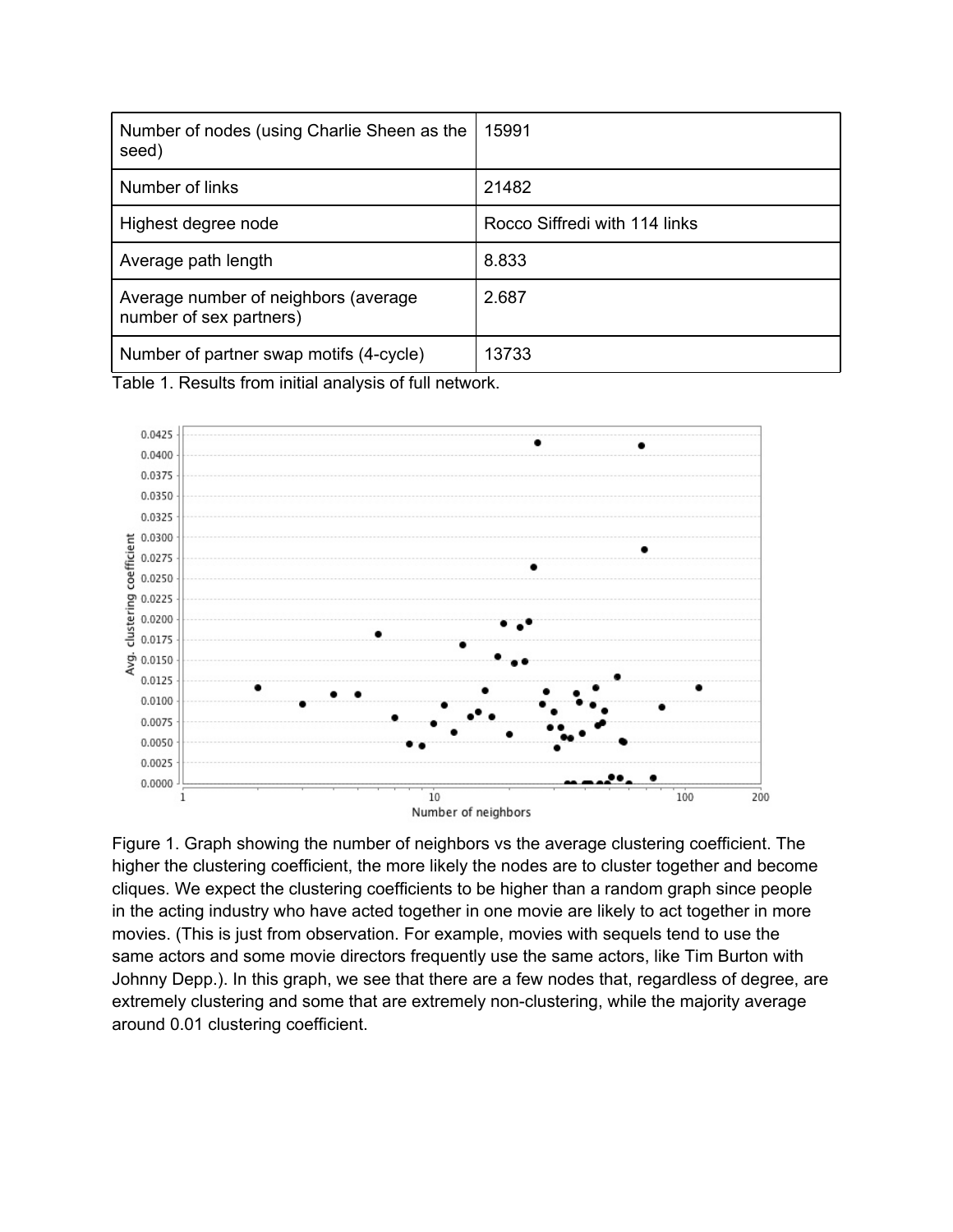

Figure 2. Graph showing number of neighbors vs topological coefficients. The topological coefficient gives a measure of whether nodes share neighbors or not. We see the trend that the higher the degree, the smaller the topological coefficient. We speculate this is because the higher degree nodes share a smaller percentage of its neighbors with nearby nodes.



Figure 3. Frequency of N-length paths. Paths of length 8 and 9 are the most common, both occurring more than 40 million times. This distribution follows a Gaussian curve.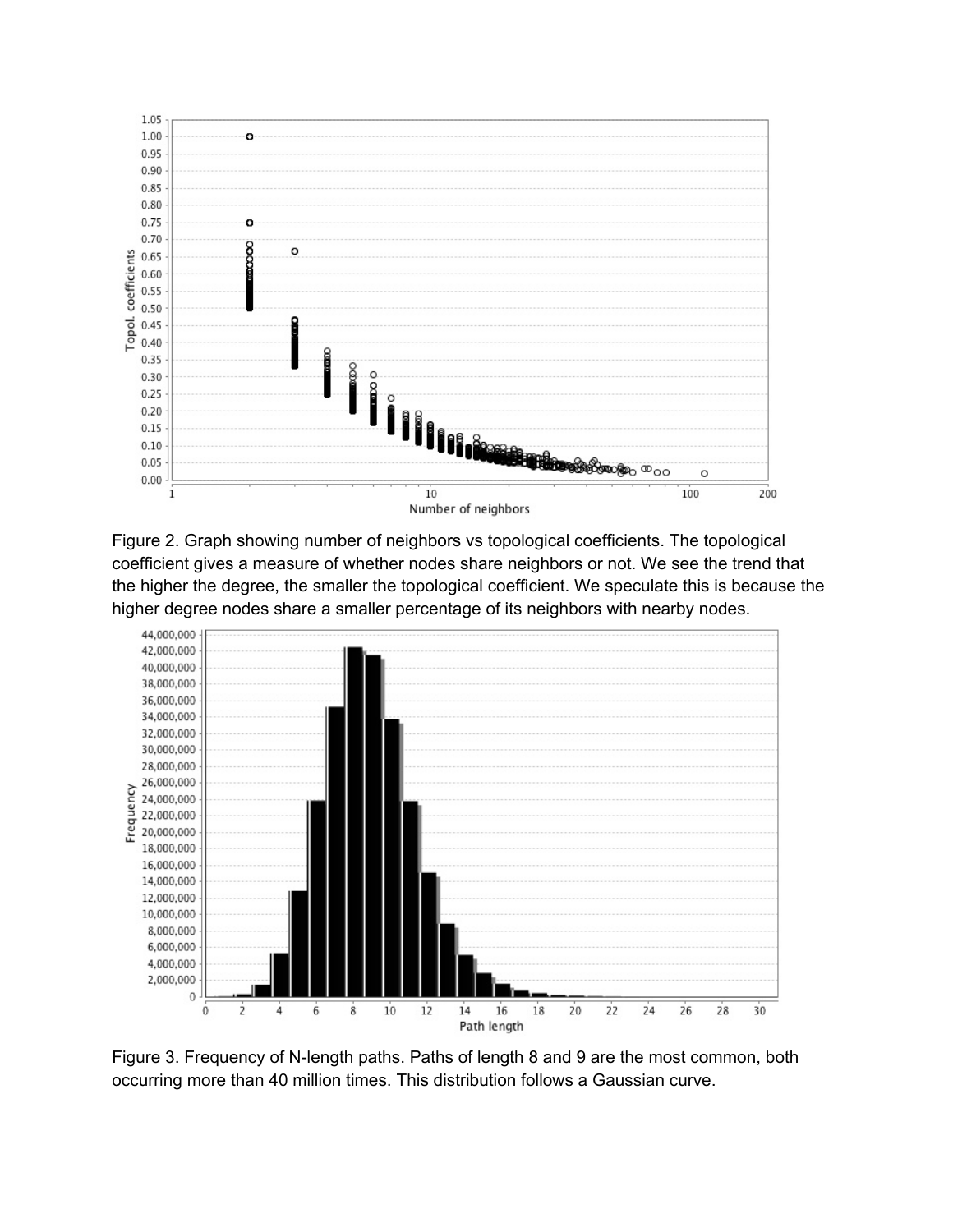

Figure 4. Frequency of the number of shared neighbors. This graph is highly skewed as having one shared neighbor is extremely common.



Figure 5. Number of neighbors vs average neighborhood connectivity. The neighborhood connectivity is defined as the average connectivity (degree) of a node's neighbors. We see that in general, the higher degree of a node, the higher degree of that node's neighbors.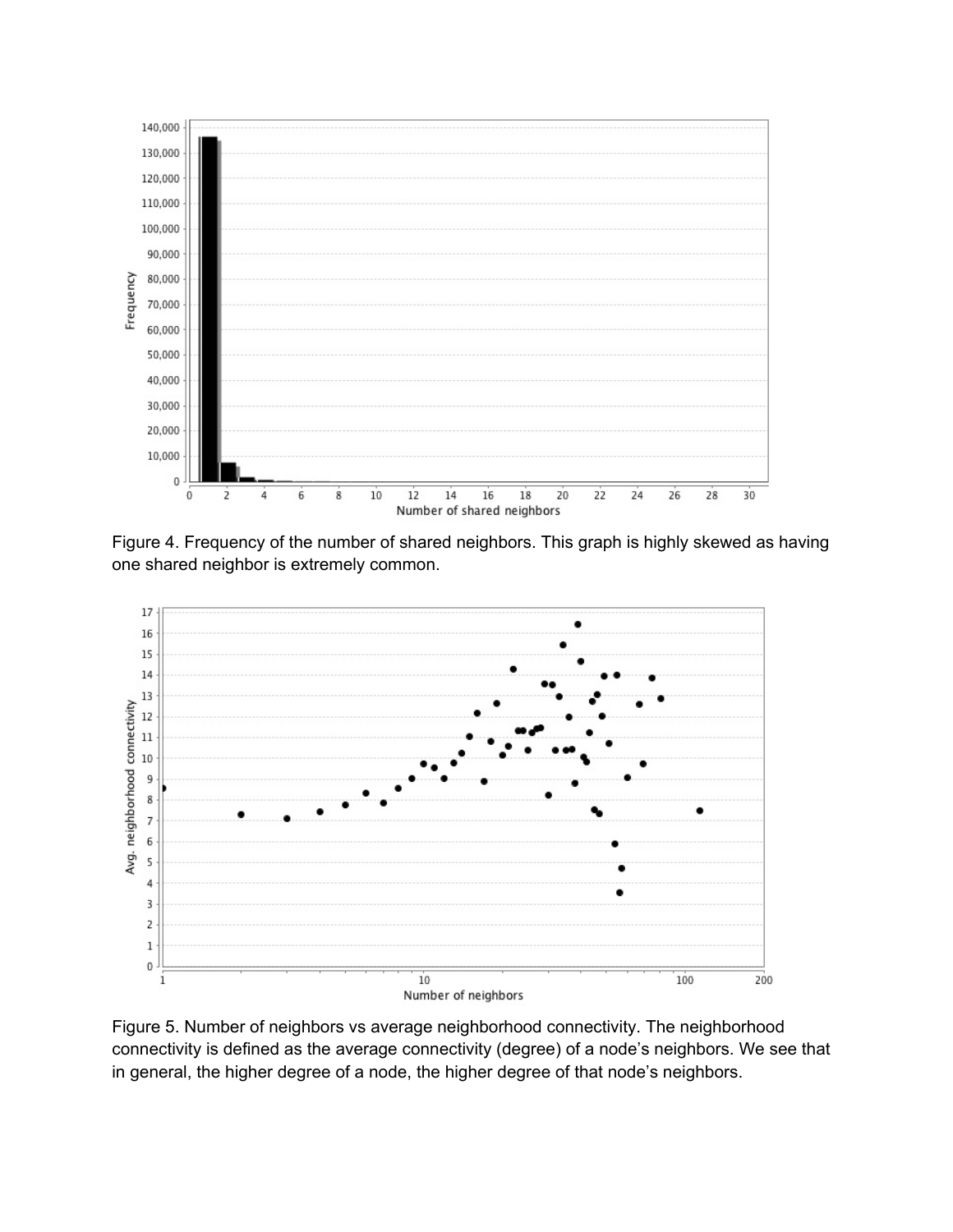

Figure 6. Number of neighbors vs betweenness centrality. Betweenness centrality counts the number of shortest paths that pass through a node. The majority of our nodes have very similar betweenness centralities, but in general, the higher the degree, the higher the betweenness centrality.



Figure 7. Number of neighbors vs closeness centrality. Closeness centrality is a measure of how close a node is to other nodes or how easy (shortest path) it is to get to another node.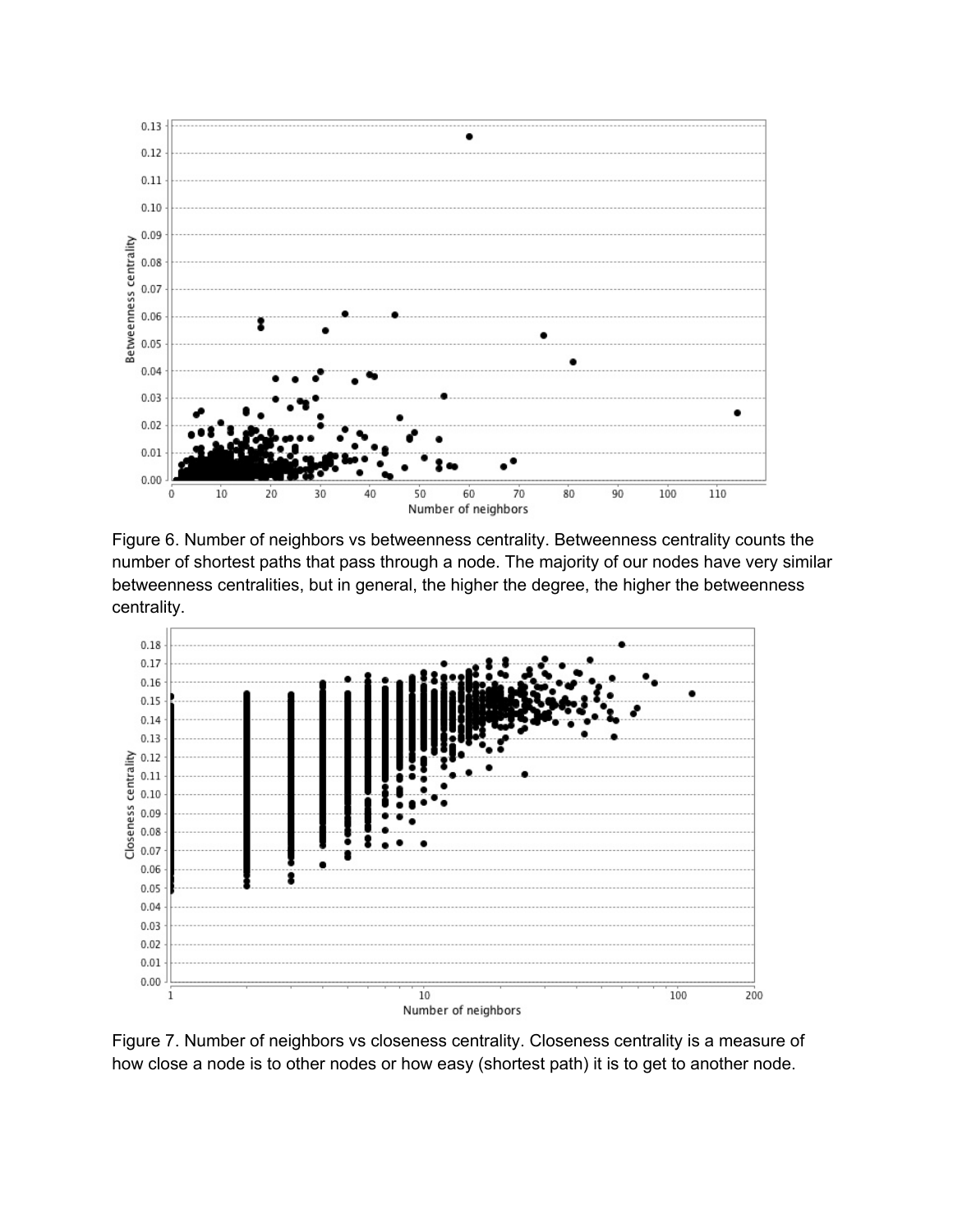

Figure 8. Number of nodes of N-degree. We see that the node degrees follows the power curve extremely well (correlation = 0.987, R-squared = 0.949, y=19849\*x<sup>-2.434</sup>) and is very similar to the degree distribution of a random network (see appendix). There are many nodes (~9000) that are only connected to one other node. Also the highest degree node (Rocco Siffredi) has a degree of 114.

| <b>Top 10 Nodes by Degree</b> | <b>Degree</b> | Porn or Hollywood Actor/Actress |
|-------------------------------|---------------|---------------------------------|
| Rocco Siffredi                | 114           | Porn actress                    |
| <b>Marlene Dietrich</b>       | 81            | Hollywood actress               |
| Lana Turner                   | 75            | Hollywood actress               |
| <b>Nikita Denise</b>          | 69            | Porn actress                    |
| Nicole Sheridan               | 67            | Porn actress                    |
| <b>Warren Beatty</b>          | 60            | Hollywood actor                 |
| <b>Randy West</b>             | 57            | Porn actor                      |
| <b>Britney Stevens</b>        | 56            | Porn actress                    |
| <b>Clark Gable</b>            | 55            | Hollywood actor                 |
| Voodoo                        | 54            | Porn actor                      |

Table 2. Top nodes by degree and their respective industries.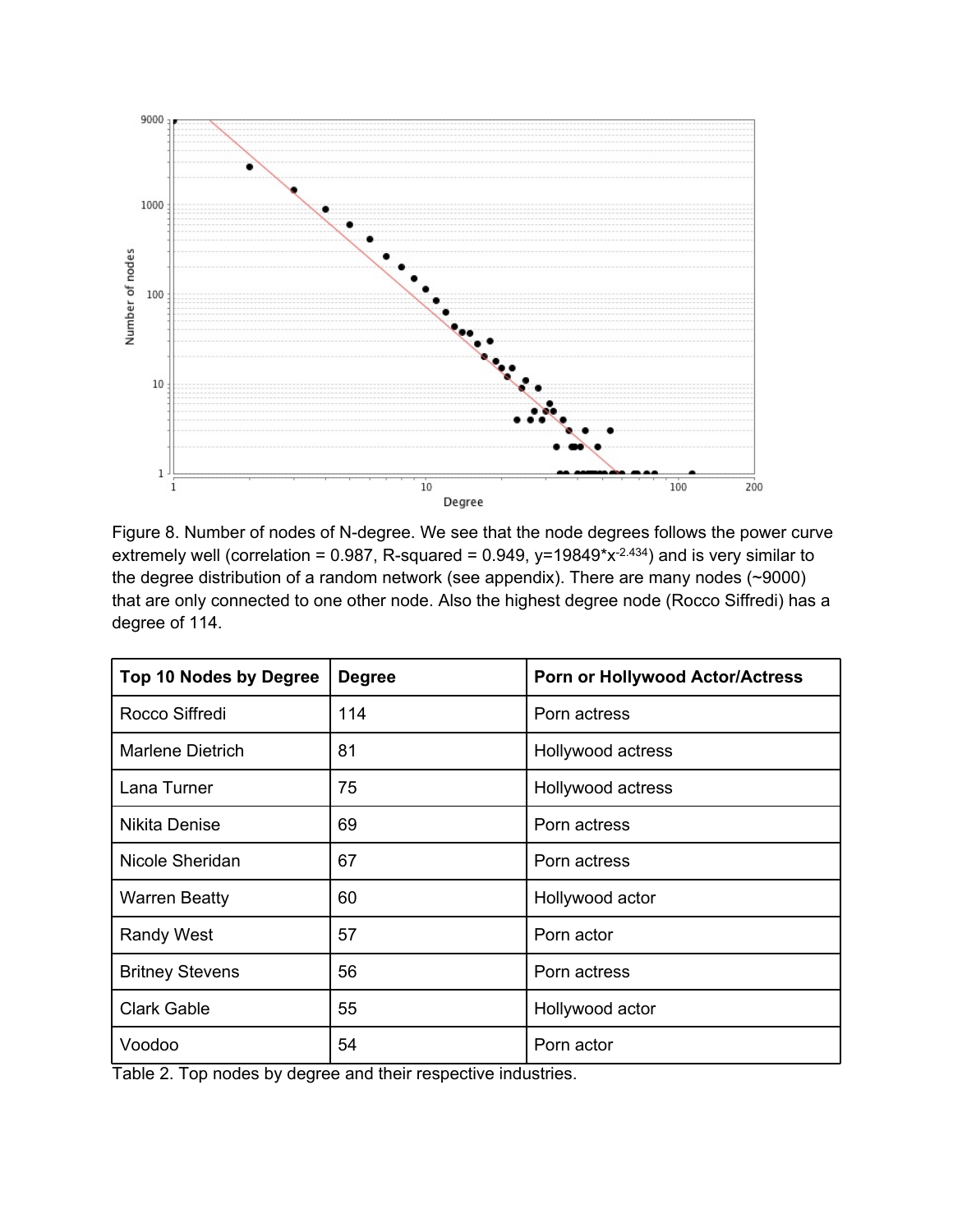| Top 10 Nodes by 4-Cliques | <b>Number of Cliques</b> | <b>Porn or Hollywood Actor/Actress</b> |
|---------------------------|--------------------------|----------------------------------------|
| Rocco Siffredi            | 1544                     | Porn actress                           |
| Nicole Sheridan           | 1520                     | Porn actress                           |
| Nikita Denise             | 1282                     | Porn actress                           |
| <b>Mark Davis</b>         | 1054                     | Porn actor                             |
| Lana Turner               | 1038                     | Hollywood actress                      |
| <b>Marlene Dietrich</b>   | 986                      | Hollywood actress                      |
| Julian (Julian Rios)      | 951                      | Porn actor                             |
| Lanny Barbie              | 807                      | Porn actress                           |
| <b>Taylor Rain</b>        | 802                      | Porn actress                           |
| Evan Stone                | 770                      | Porn actor                             |

Table 3. Top nodes by number of 4-cliques and their respective industries. These would also be known as "partner swaps" where two people share two of the same partners. The total number of 4-cliques for the entire network was 13733.

| Top 10 Nodes by 3-Cliques | <b>Number of Cliques</b> | <b>Porn or Hollywood Actor/Actress</b> |
|---------------------------|--------------------------|----------------------------------------|
| Nicole Sheridan           | 91                       | Porn actress                           |
| Rocco Siffredi            | 74                       | Porn actress                           |
| <b>Nikita Denise</b>      | 67                       | Porn actress                           |
| Nina Hartley              | 44                       | Porn actress                           |
| Voodoo                    | 36                       | Porn actor                             |
| <b>Marlene Dietrich</b>   | 30                       | Hollywood actress                      |
| <b>Tyler Faith</b>        | 28                       | Porn actress                           |
| Ginger Lynn Allen         | 28                       | Porn actress                           |
| <b>Briana Banks</b>       | 25                       | Porn actress                           |
| Greta Garbo               | 24                       | Hollywood actress                      |

Table 4. Top nodes by number of 3-cliques and their respective industries. We notice that all of these people are female and most of them are in porn. This implies that highly sexualized women are likely to sleep with other women. Total number of triangles for the entire network was 542.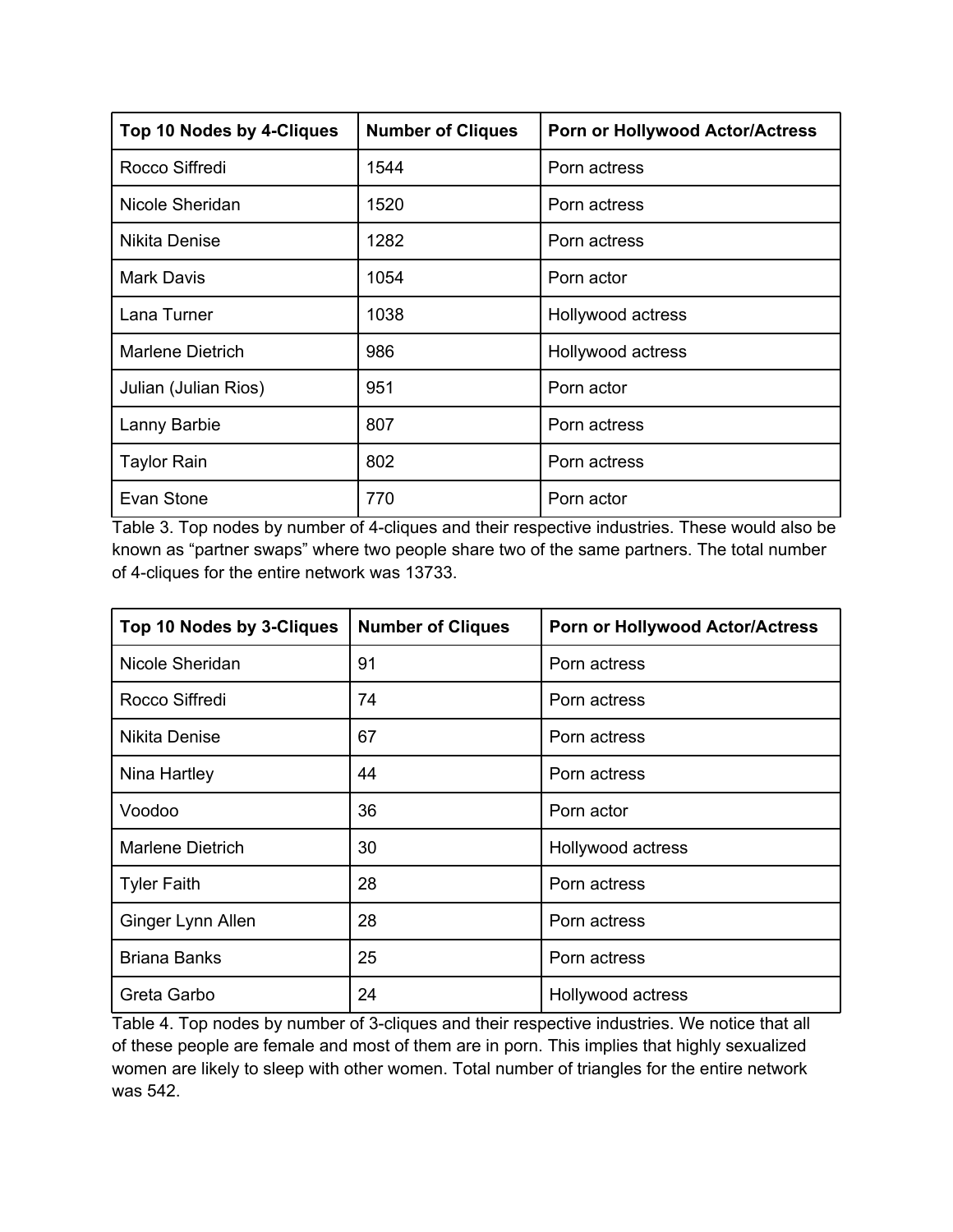| Top 10 Nodes by 5-Cliques | <b>Number of Cliques</b> | Porn or Hollywood Actor/Actress |
|---------------------------|--------------------------|---------------------------------|
| Nicole Sheridan           | 11434                    | Porn actress                    |
| Rocco Siffredi            | 10186                    | Porn actress                    |
| Nikita Denise             | 8861                     | Porn actress                    |
| <b>Mark Davis</b>         | 5792                     | Porn actor                      |
| Julian                    | 4072                     | Porn actor                      |
| Evan Stone                | 3961                     | Porn actor                      |
| Voodoo                    | 3280                     | Porn actor                      |
| <b>Marlene Dietrich</b>   | 2962                     | Hollywood actress               |
| Jesse Jane                | 2955                     | Porn actress                    |
| <b>Tyler Faith</b>        | 2926                     | Porn actress                    |

Table 5. Top nodes by number of 5-cliques and their respective industries. A 5-cliques (aka pentagon) requires at least one lesbian/gay couple. The porn industry dominates the top pentagons. Total number of pentagons for the entire network was 39875.

## **Comparison with a Random Network**

For proper analysis, we wanted to compare the network with a similar network with randomized links. Each node has the same degree as before but their connections to other nodes were random. To randomize the graph correctly, we found the expected number of links and used a probabilistic mechanism to generate links between nodes. Since our network also has three types of links (relationship, married, encounter), we kept the number of links of a particular type the same as well. Figure 9 shows the distribution of the types of relationships. This random graph was then used for comparison against the actual data. Tables 6-8 show the 4-cliques, 3-cliques, and 5-cliques that came out of the random network. Further analyses of the random network are in the appendix.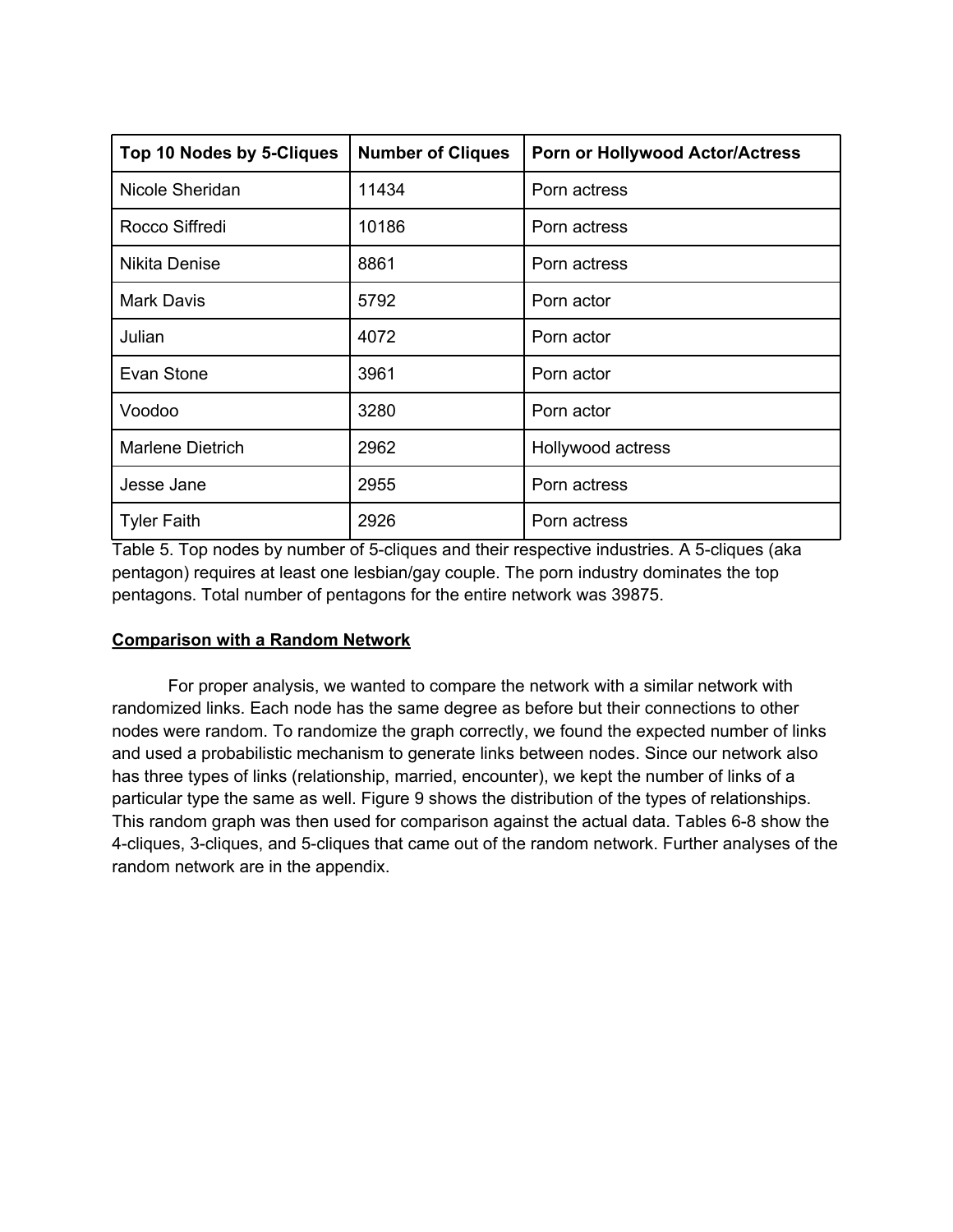

Figure 9. Types of links and their percentage distributions.

| Top 10 Nodes by 4-Cliques | <b>Number of Cliques</b> | <b>Porn or Hollywood Actor/Actress</b> |
|---------------------------|--------------------------|----------------------------------------|
| Rocco Siffredi            | 220                      | Porn actress                           |
| Nikita Denise             | 146                      | Porn actress                           |
| <b>Britney Stevens</b>    | 118                      | Porn actress                           |
| <b>Randy West</b>         | 109                      | Porn actor                             |
| Voodoo                    | 92                       | Porn actor                             |
| <b>Marlene Dietrich</b>   | 79                       | Hollywood actress                      |
| Lana Turner               | 62                       | Hollywood actress                      |
| Nicole Sheridan           | 61                       | Porn actress                           |
| Jesse Jane                | 59                       | Porn actress                           |
| Hugh M Hefner             | 51                       | Porn actor                             |

Table 6. Top nodes by number of 4-cliques and their respective industries. The total number of 4-cliques for the entire network was 1075, much less than 13733 of the actual network. This list from the random network is still dominated by the porn industry.

| Top 10 Nodes by 3-Cliques | <b>Number of Cliques</b> | <b>Porn or Hollywood Actor/Actress</b> |
|---------------------------|--------------------------|----------------------------------------|
| Rocco Siffredi            | 23                       | Porn actress                           |
| Nikita Denise             | 23                       | Porn actress                           |
| <b>Britney Stevens</b>    | 13                       | Porn actress                           |
| Jesse Jane                | 12                       | Porn actress                           |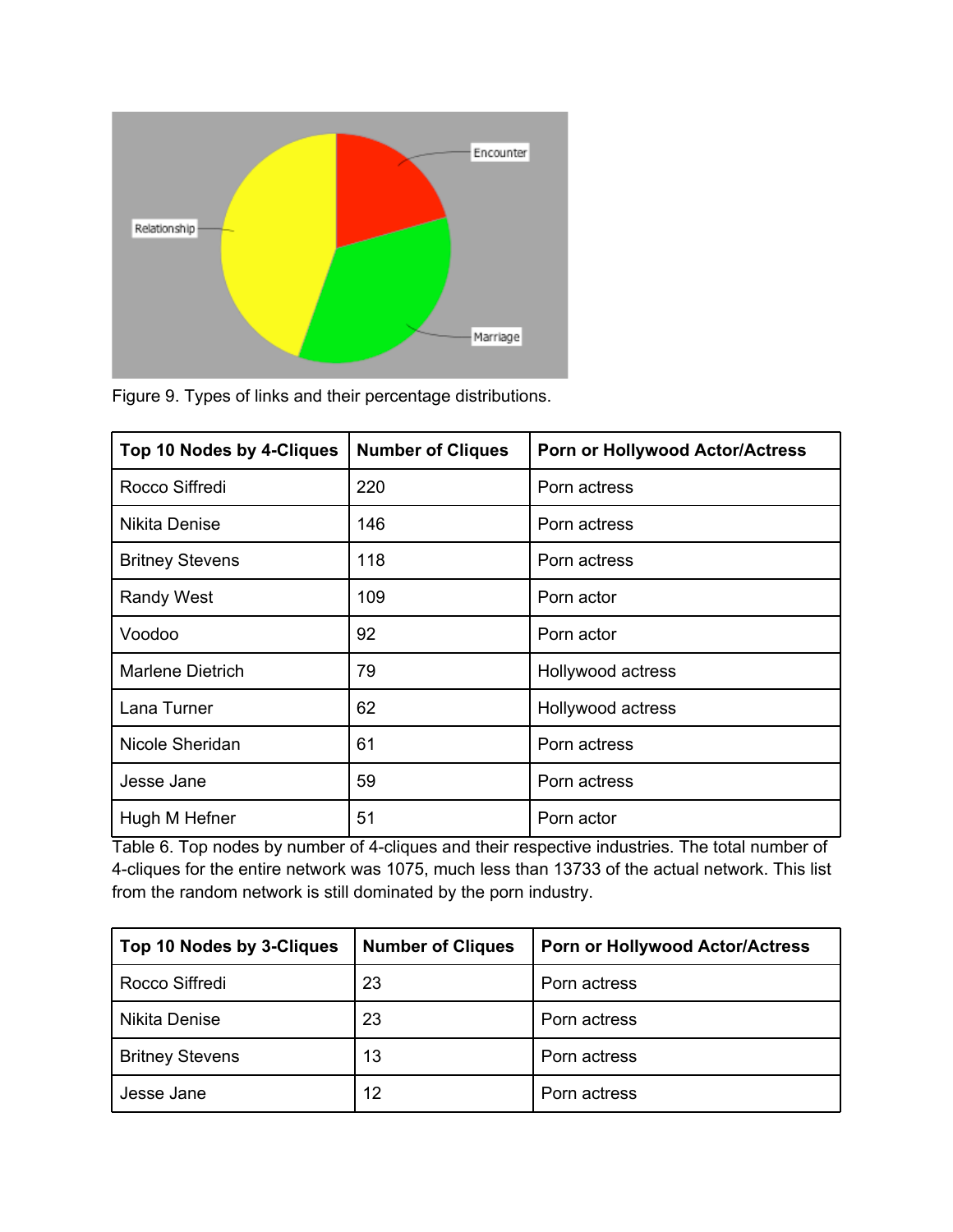| Voodoo                   | 9 | Porn actor        |
|--------------------------|---|-------------------|
| Nicole Sheridan          | 9 | Porn actress      |
| <b>Randy West</b>        | 7 | Porn actor        |
| Lana Turner              |   | Hollywood actress |
| Daisy Marie              |   | Porn actress      |
| <b>Marlene Dietrich</b>  | 6 | Hollywood actress |
| Karrine Steffans Mccrary | 6 | Hollywood actress |
| <b>Frank Sinatra</b>     | 6 | Hollywood actor   |

Table 7. Top nodes by number of 3-cliques and their respective industries. Total number of triangles for the entire network was 152, compare to 542 from the actual network. This list is no longer completely from the porn industry nor are they all women.

| <b>Top Nodes by 5-Cycles</b> | <b>Number of Cycles</b> | Porn or Hollywood Actor/Actress |
|------------------------------|-------------------------|---------------------------------|
| Rocco Siffredi               | 1935                    | Porn actress                    |
| Nikita Denise                | 1308                    | Porn actress                    |
| <b>Randy West</b>            | 1140                    | Porn actor                      |
| <b>Britney Stevens</b>       | 106                     | Porn actress                    |
| Voodoo                       | 760                     | Porn actor                      |
| Marlene Dietrich             | 703                     | Hollywood actress               |
| Nicole Sheridan              | 641                     | Porn actress                    |
| Jesse Jane                   | 600                     | Porn actress                    |
| Hugh M Hefner                | 492                     | Porn actor                      |
| Lana Turner                  | 482                     | Hollywood actress               |

Table 8. Top nodes by number of 5-cliques and their respective industries. Total number of pentagons for the entire network was 8011, much less compared to 39875 5-cliques from the actual network.

## **Automatic Assignment of Male and Female Nodes**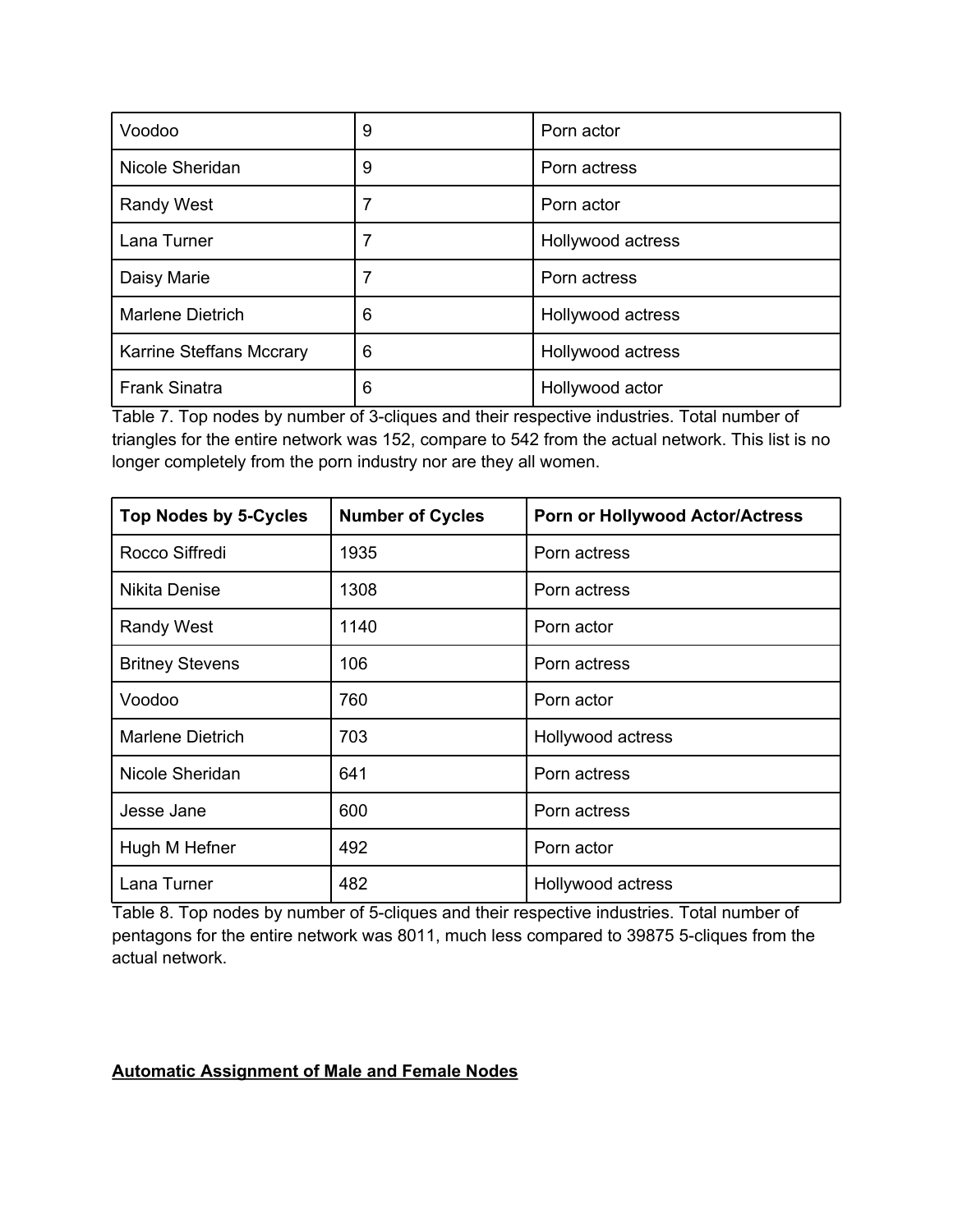The data we initially collected did not have information about the sex of the node so we decided to predict the sexes using eigenvectors. The probability of the sex of a particular node being the opposite of its neighbors is extremely high  $(-1)$  since the majority of the couplings are heterosexual. We denote a male as -1 and a female as 1. For a node N that has n male neighbors and m female neighbors, the sex of N can be determined as  $-(m-n)/(m+n)$ . This applies a linear transform to the node values that also keeps their values the same. Thus the node values are in the eigenvector associated to the linear transform matrix. Table 6 shows the predicted genders of a few nodes.

| <b>Node Name</b>     | <b>Predicted Gender</b> | <b>Actual Gender</b> |
|----------------------|-------------------------|----------------------|
| Jack Kelly           | Male                    | Male                 |
| Jo Anne Worley       | Female                  | Female               |
| Rhonda Worthey       | Female                  | Female               |
| Marie Whitney        | Female                  | Female               |
| D J Guthrie          | Male                    | Male                 |
| <b>Charlie Sheen</b> | Male                    | Male                 |
| Mark Dymond          | Male                    | Male                 |

Table 9.

Once we had the predicted genders, we used an online knowledge base called Freebase (http://www.freebase.com/) to gather more information on our nodes, including genders. Just like the table above, our predictions were extremely accurate.

#### **Sexually Transmitted Diseases in Our Network**

Since the Hollywood and porn sex network is so highly connected, we thought it would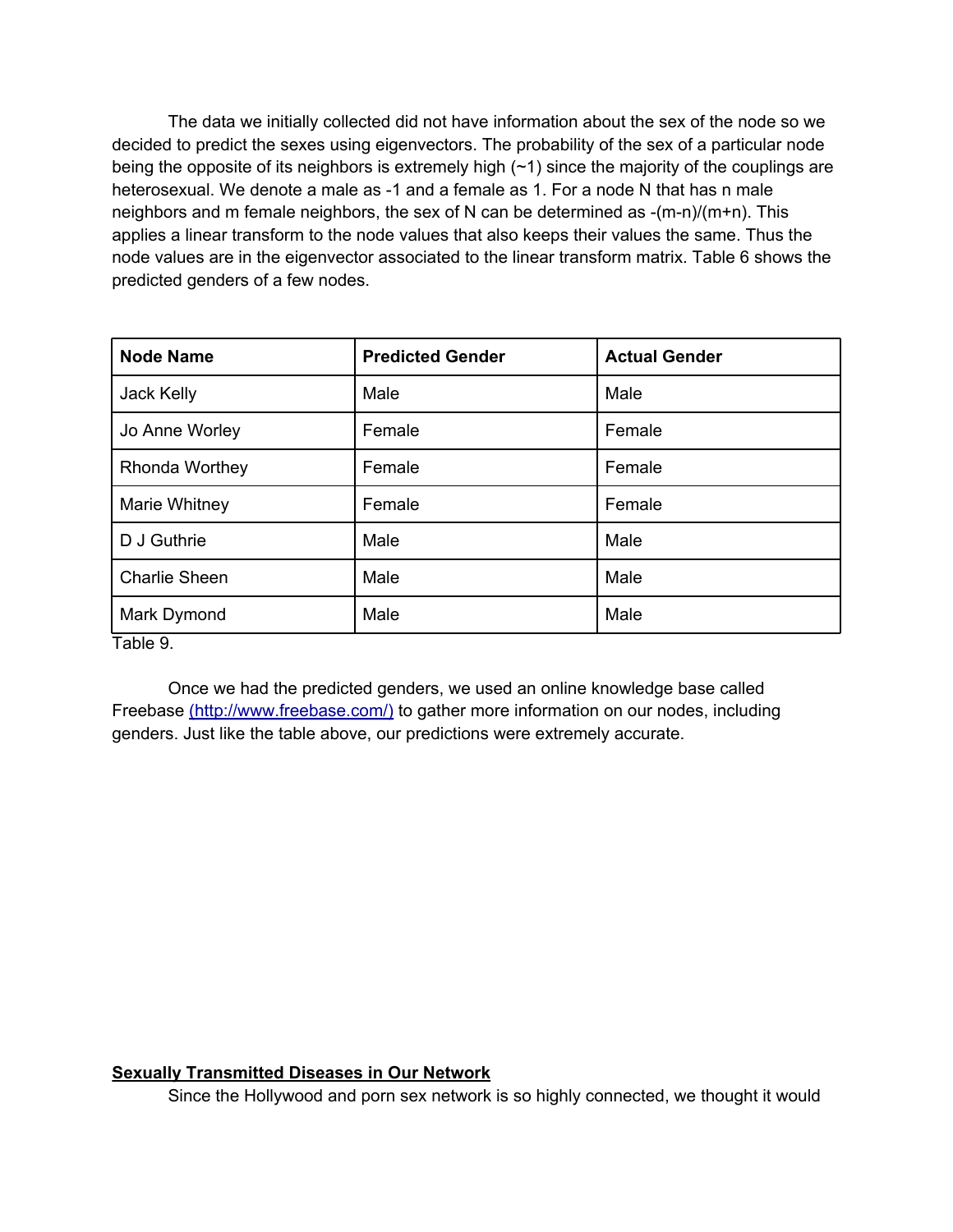be interesting to see if we could model the propagation of sexually transmitted diseases. This required finding celebrities with confirmed STDs, dates of when they were confirmed with the disease, and transmission rate of the STDs. Since this information was difficult to find (particularly dates the diseases were confirmed), we narrowed our search down to herpes, which is the most common (at least, in public) STD. Table 10 shows the transmission rates of herpes from person to person. To simplify the calculations, we assumed no condom usage on all links (even though condom usage is 16.1%). If we did not have a node's age, we assume that their age is the average age of the network, which was 47.7 years old.

| <b>STD</b> | <b>Transmission Rate   Comments</b> |                                      |
|------------|-------------------------------------|--------------------------------------|
| Herpes     | 10%                                 | From male to female, no condom usage |
| Herpes '   | 4%                                  | From female to male, no condom usage |

Table 10.

We found 15 celebrities with confirmed herpes and the dates of their diseases. Starting with these nodes, we calculate the probability of the rest of the network having herpes and when those nodes were expected to be infected. We keep in mind that transmission only affects relationships that occur after the confirmed date of disease. Appendix B lists all 7000 nodes that have a chance of infection, ranked by probability having herpes. Looking at the list we generated, we see that Ashley Olsen (of the Olsen twins) has a 97% chance of having herpes. We expect her to have received the disease in 2005.

## **Conclusions and Future Work**

We notice that the number of triangles (3-cliques) and pentagons (5-cliques) in the Hollywood sex network is much higher than what we would expect from a randomized network with same degree distribution. This makes sense as celebrities (particularly porn stars but also some Hollywood stars like Marlene Dietrich) have sex with a gay/lesbian partner more frequently than in a random network. The number of partner swaps (4-cliques) is also higher for the sex network.

Using Charlie Sheen as our seed proved very fruitful as our network included famous non-actors such as Adolf Hitler and John F. Kennedy. We hypothesize that we reached the majority of the actors in both Hollywood and the porn industry. Next steps would be to find correlations between this sex network and co-actor network from IMDB, and draw conclusions about probabilities of having sex based on whether actors worked together or not. We would also like to separate the Hollywood and porn networks from each other and analyze them individually. This way we could find the key nodes that bridge Hollywood stars to porn stars.

We would like to recalculate the STD propagation, and this time include the rate of condom and other contraceptives usage, the effectiveness rate of the contraceptives in preventing STD transmission, and other STDs besides herpes.

## **References**

- 1. [http://www.whosdatedwho.com/](http://www.google.com/url?q=http%3A%2F%2Fwww.whosdatedwho.com%2F&sa=D&sntz=1&usg=AFQjCNEZcKEKpQYSnZPuShev1munsmlyWg)
- 2. <http://www.freebase.com/>
- 3. [http://www.webmd.com/sex-relationships/all-about-herpes](http://www.google.com/url?q=http%3A%2F%2Fwww.webmd.com%2Fsex-relationships%2Fall-about-herpes&sa=D&sntz=1&usg=AFQjCNHsufpFoJ11IBK9CbaQi1Y2EvwRug)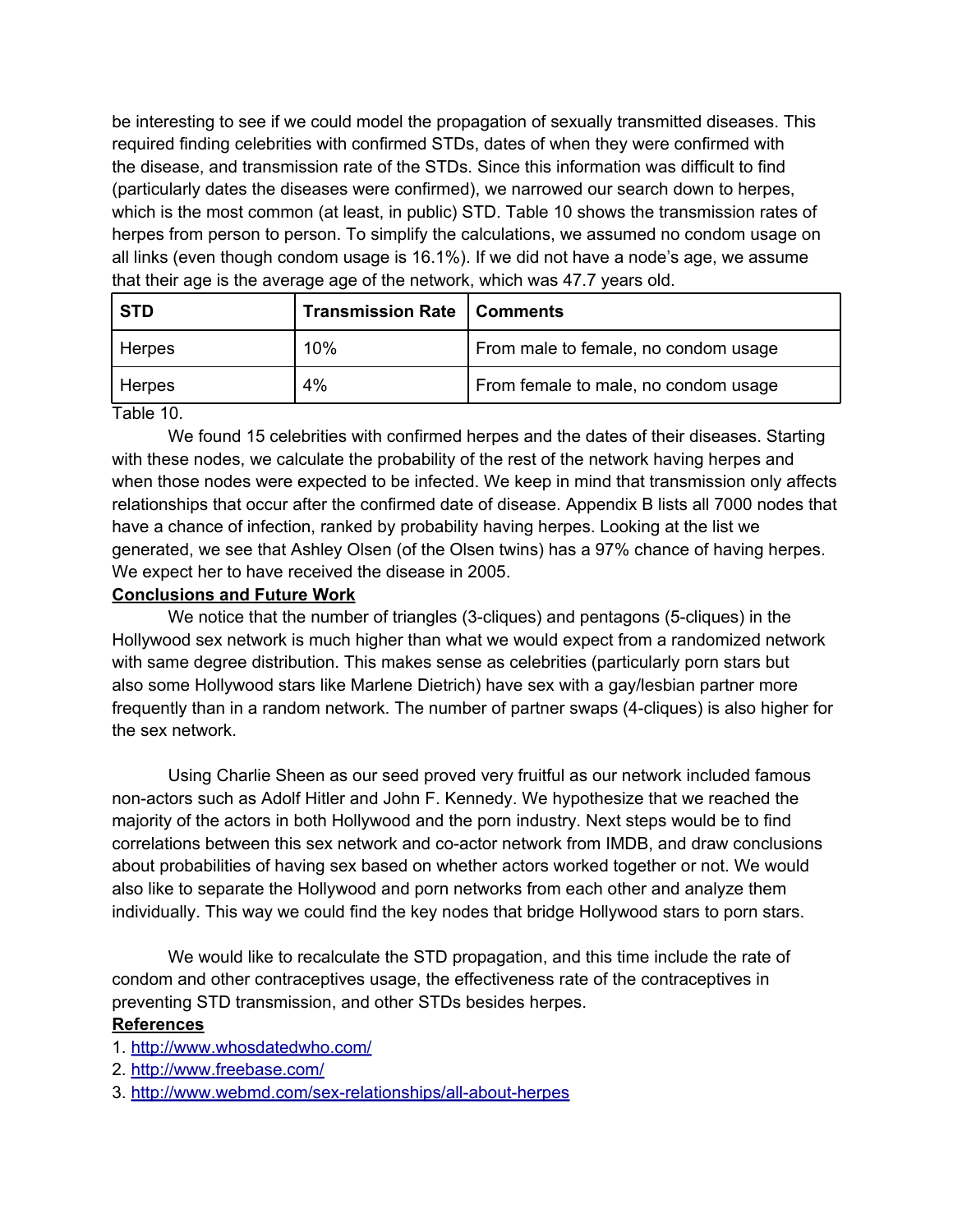- 4. [http://www.herpesonline.org/std/celebrities-with-herpes/](http://www.google.com/url?q=http%3A%2F%2Fwww.herpesonline.org%2Fstd%2Fcelebrities-with-herpes%2F&sa=D&sntz=1&usg=AFQjCNEOlkNu9KliSV2uf_ThQidDJ8vWbQ)
- 5. <http://www.herpes-coldsores.com/celebrities-with-herpes.html>
- 6. [http://www.guttmacher.org/pubs/fb\\_contr\\_use.html](http://www.google.com/url?q=http%3A%2F%2Fwww.guttmacher.org%2Fpubs%2Ffb_contr_use.html&sa=D&sntz=1&usg=AFQjCNE2TTaXKZ851hwzfoznxuHb-sMqaw)
- 7. [http://en.wikipedia.org/wiki/Comparison\\_of\\_birth\\_control\\_methods#Comparison\\_table](http://www.google.com/url?q=http%3A%2F%2Fen.wikipedia.org%2Fwiki%2FComparison_of_birth_control_methods%23Comparison_table&sa=D&sntz=1&usg=AFQjCNEkcGTMA-4BvTxiGZNC2niEs2fRMw)
- 8. [http://stdcarriers.com/registry/bio/702-paris-hilton-genitalherpes.aspx](http://www.google.com/url?q=http%3A%2F%2Fstdcarriers.com%2Fregistry%2Fbio%2F702-paris-hilton-genitalherpes.aspx&sa=D&sntz=1&usg=AFQjCNHysy1sCAvL5JEHOoYB4w_N71k5PQ)
- 9. <http://www.covenanteyes.com/2008/10/28/ex-porn-star-tells-the-truth-about-the-porn-industry>
- 10. [http://www.boston.com/ae/celebrity/articles/2007/08/10/jessica\\_alba\\_herpes\\_claim/](http://www.google.com/url?q=http%3A%2F%2Fwww.boston.com%2Fae%2Fcelebrity%2Farticles%2F2007%2F08%2F10%2Fjessica_alba_herpes_claim%2F&sa=D&sntz=1&usg=AFQjCNFclvmvsAT93LL-iTmVvucui7FKTg)
- 11. [http://retardzone.com/2008/09/25/top-10-hottest-celebrities-infected-with-stds/](http://www.google.com/url?q=http%3A%2F%2Fretardzone.com%2F2008%2F09%2F25%2Ftop-10-hottest-celebrities-infected-with-stds%2F&sa=D&sntz=1&usg=AFQjCNHFiVCwn8m417p1Zb_J0NJmuw4LoQ)
- 12. <http://www.iub.edu/~kinsey/resources/FAQ.html#frequency>
- 13. Sex Degrees of Separation, The Ultimate Guide to Celebrity Relationships. Irad Eyal.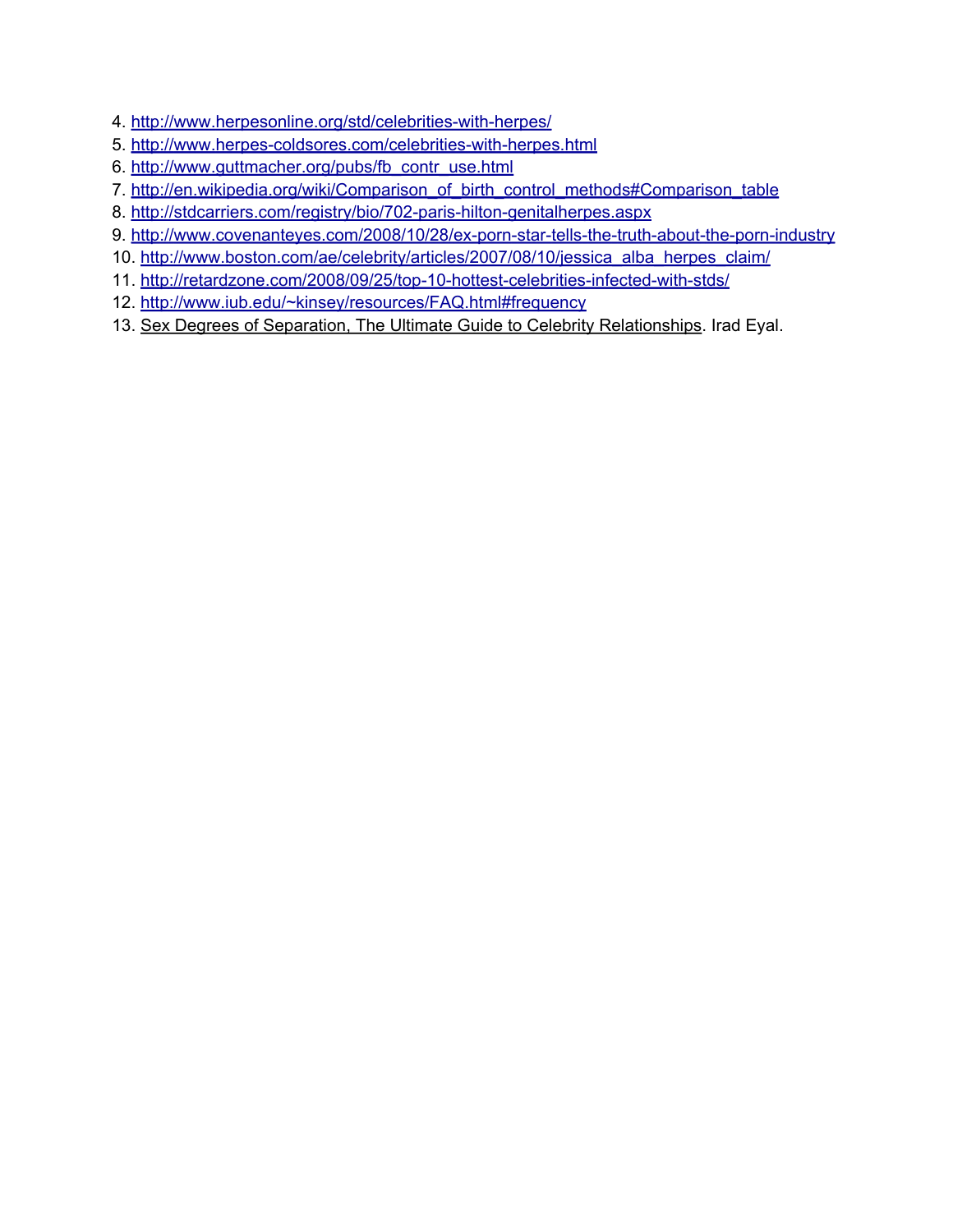# **Appendix A**

Network information for the randomized network.

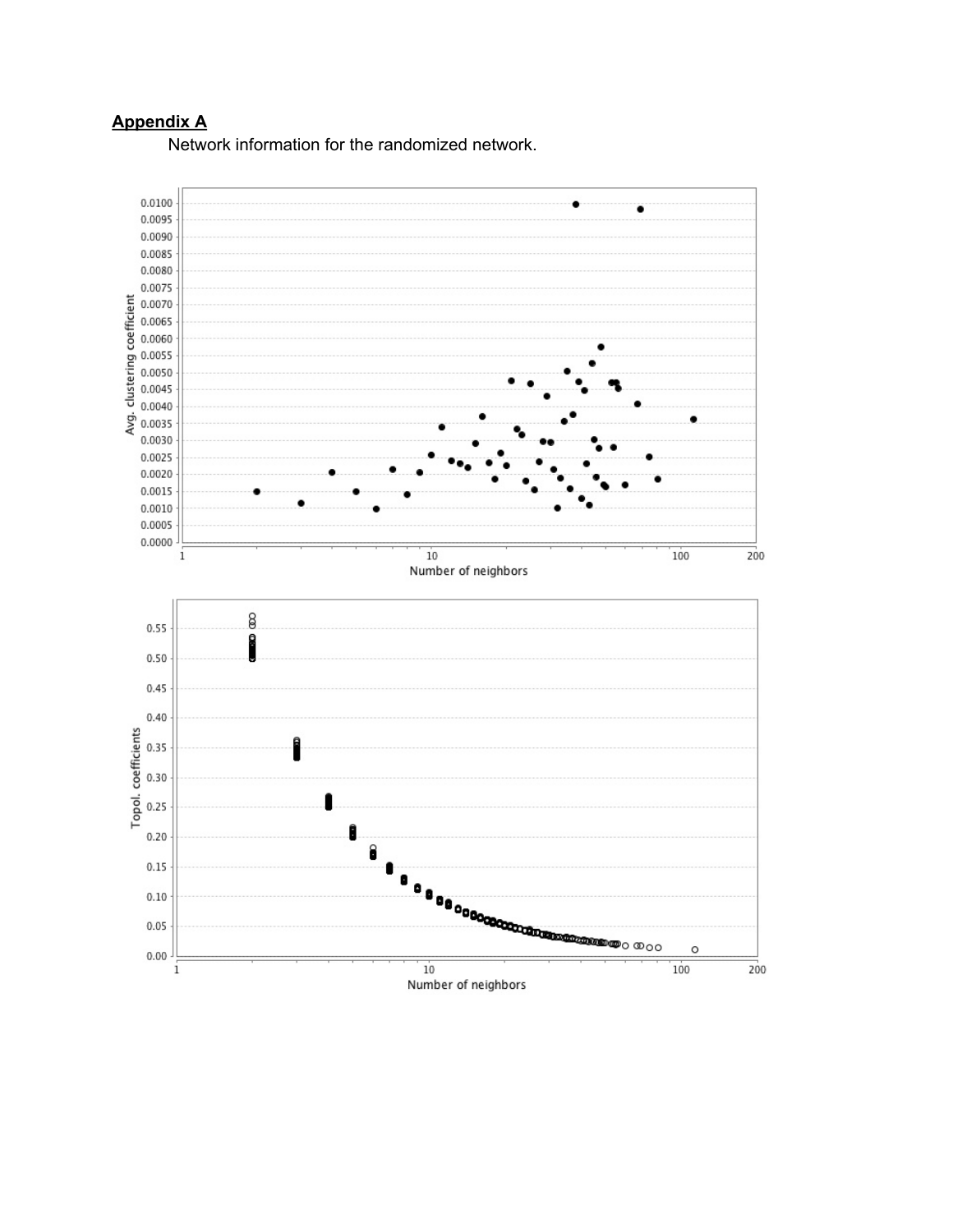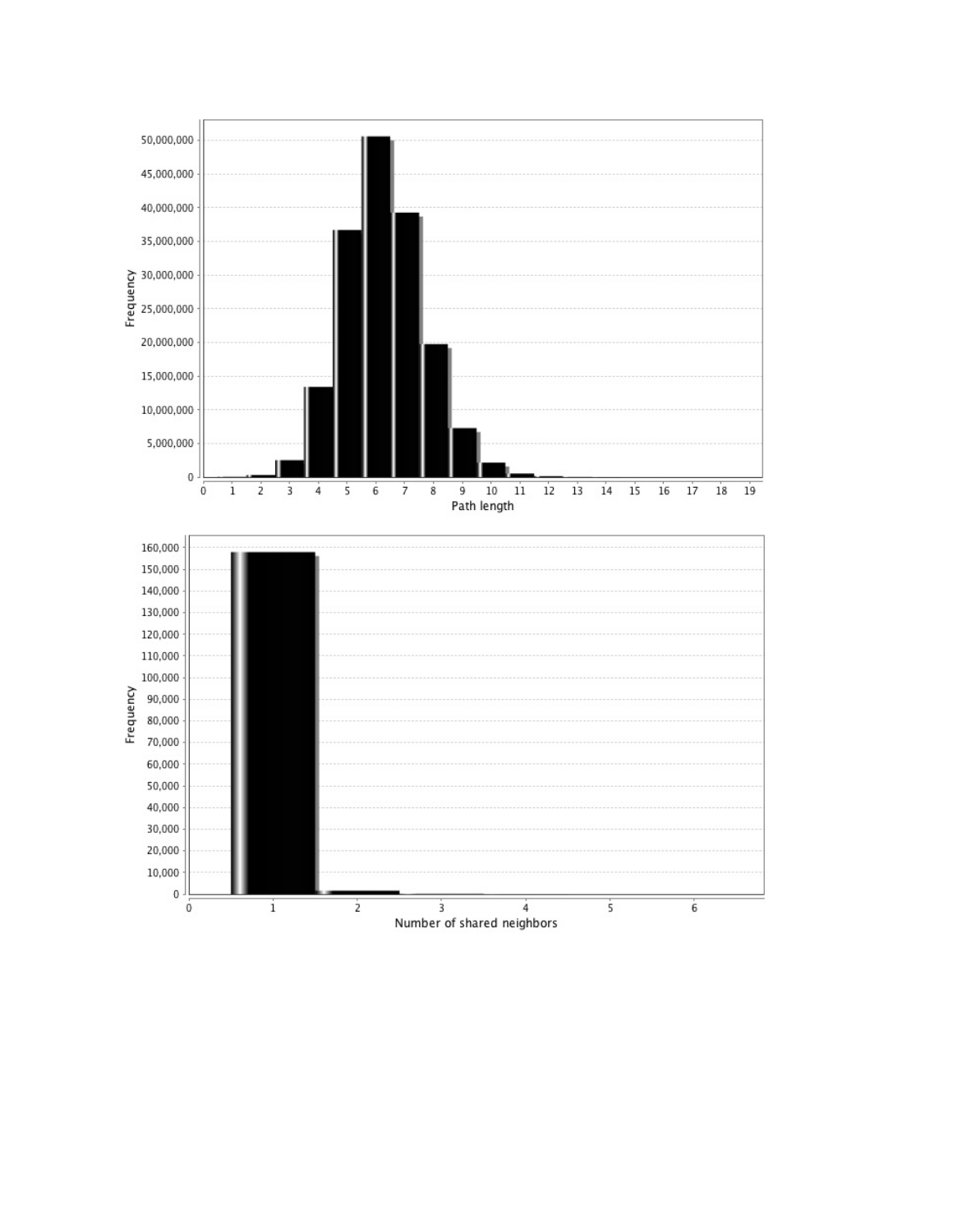